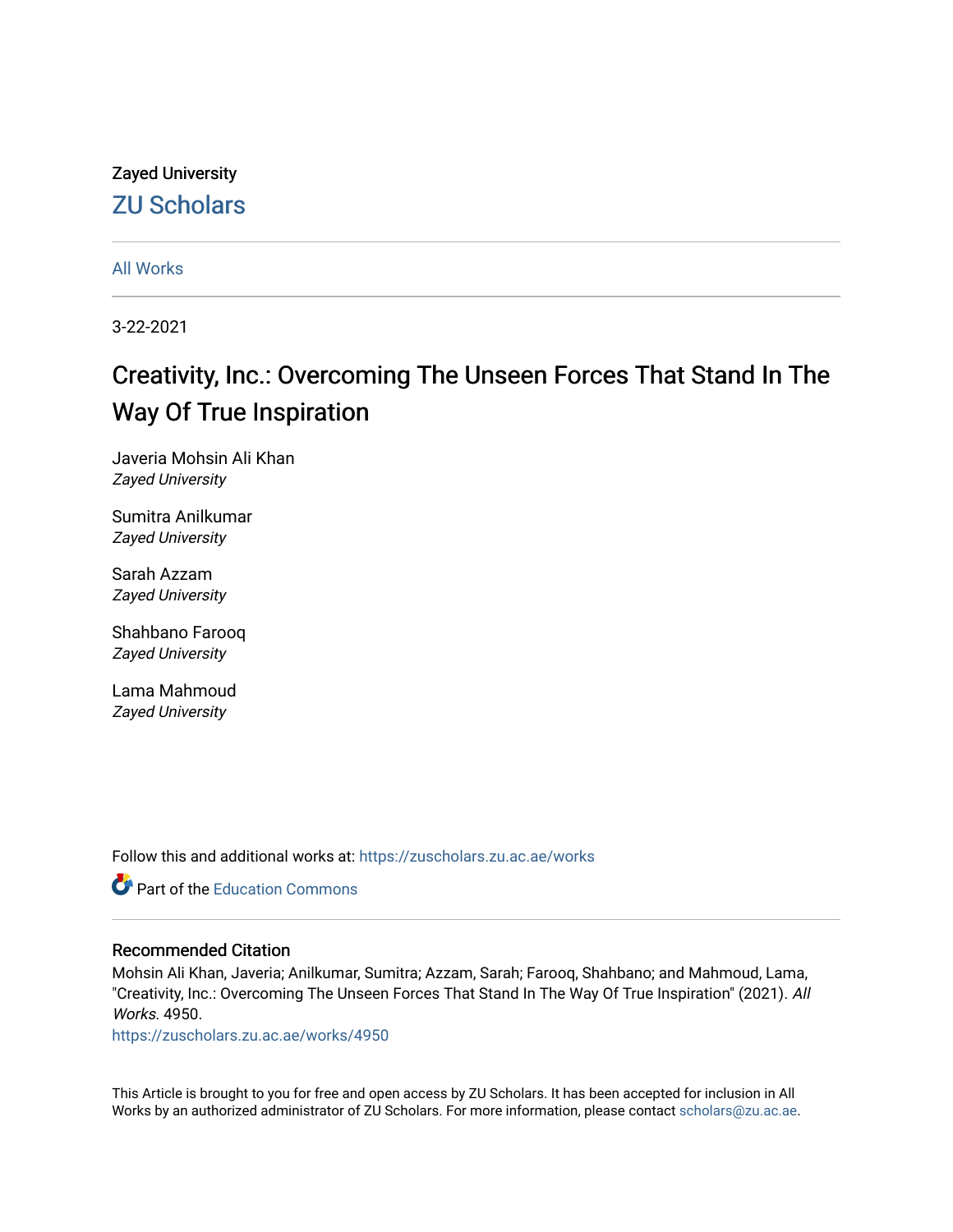# Book review

# Creativity, Inc.: Overcoming the Unseen Forces That Stand in the Way of True Inspiration

byEd Catmull and Wallace Amy Bantam Press 2014 343 p. (Paperback) ISBN-13: 978 0 59307 010 9 Review DOI [10.1108/LTHE-03-2021-056](http://dx.doi.org/10.1108/LTHE-03-2021-056)

Creativity plays an important role in education. Almost daily, academics and students alike face situations that require them to be flexible and creative. The work of faculty is a fine balance between the needs of their students and the requirements of the institutions they work for, and so, quick-thinking and resourcefulness are useful attributes for any educator. There are numerous articles and books that focus on issues faced in academic contexts, but few target the flexibility and creativity needed in academia. The book, Creativity, Inc.: Overcoming the Unseen Forces That Stand in the Way of True Inspiration ([Catmull and](#page-5-0) [Wallace, 2014](#page-5-0)), while written for a corporate environment, gives useful strategies in this regard for academic contexts as well.

The author, Pixar founder and President Ed Catmull, is a pioneer in innovation in animated films. In his book, he shares his experience in establishing and supporting a creative environment at Pixar for 33 years. The book reveals his journey in four parts: becoming a part of Pixar; establishing a creative environment; facing new challenges; and maintaining quality that his company has built a reputation for. In the first part of the book, the author discusses being inspired very early on in his life by Walt Disney and animation, but finding his drawing skills lacking, he took up computer science as a degree instead. However, being one of the first few people to see computer animation as the future of movies, the author's passion and talent eventually led him back to his first passion, resulting in the company Pixar and the creation of highly successful never seen before animation and movies.

Throughout the book, the author provides insight into managing and maintaining a creative culture in organizations similar to that achieved at Pixar. He details strategies such as focusing on open communication, eliminating fear of failure, encouraging collaboration,





Learning and Teaching in Higher Education: Gulf Perspectives Vol. 17 No. 1, 2021 pp.  $67-71$ Emerald Publishing Limited 2077-5504

Book review

67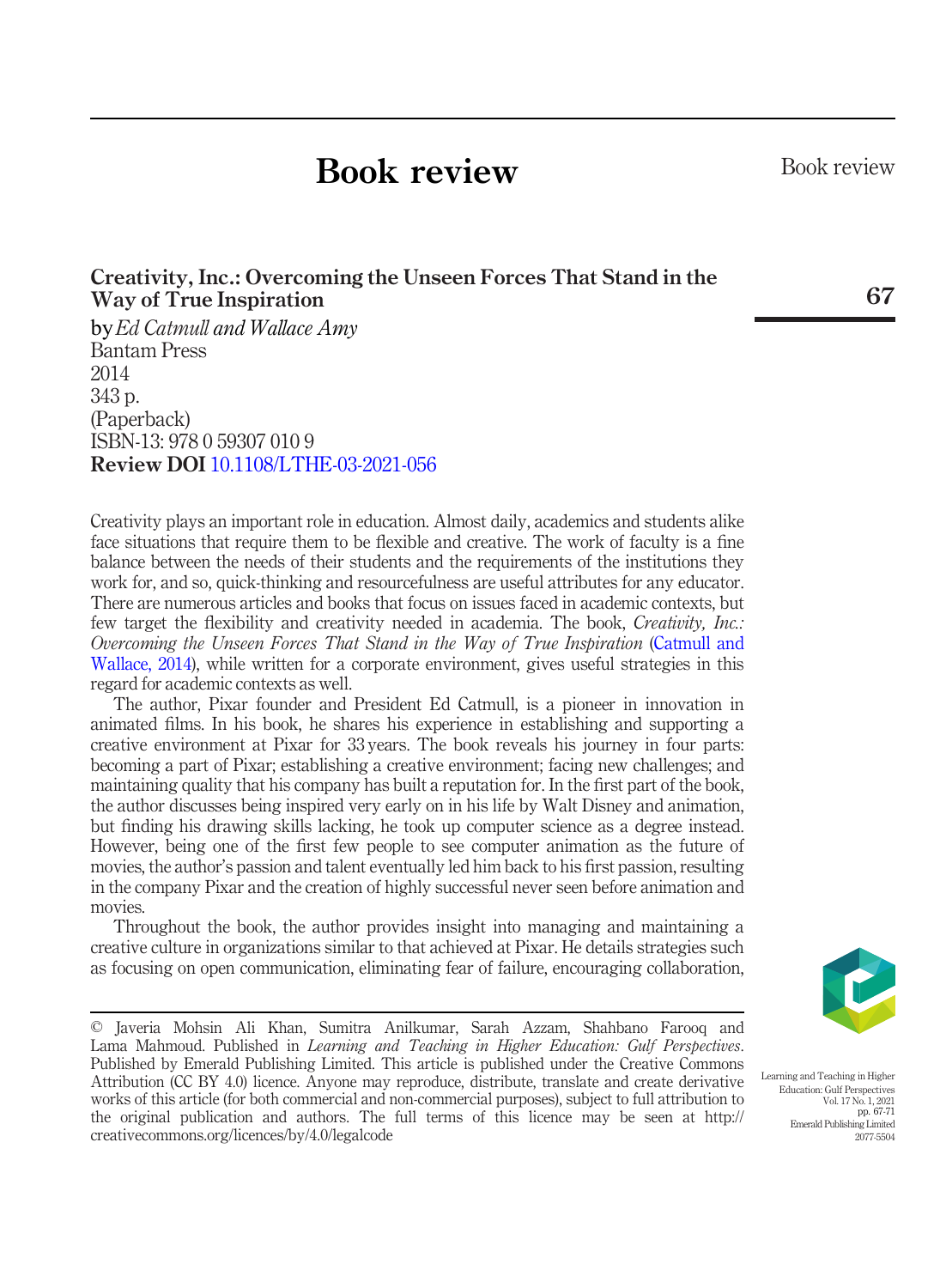accepting change and managing hidden risks – strategies that are very relevant to academia as well. These strategies are divided into two areas – creativity in the classroom and creativity in the hierarchy – discussed below. LTHE 17,1

## Creativity in the classroom

Just similar to good managers can encourage creativity in employees, similarly educators play a vital role in developing their students' creative skills. Strategies for more creativity and success suggested by the author most relevant to educators and their students are the following.

### Communication

"If people in your organization feel they are not free to suggest ideas, you lose." ([Catmull and](#page-5-0) [Wallace, 2014](#page-5-0), p. 195). Catmull asserts that inspiration can come from anywhere, and hierarchy in any organization should not hinder the flow of ideas. This philosophy resonates with the classroom environment as well. Faculty should be open to ideas, criticism and healthy arguments from students. Students should feel allowed to challenge and discuss the lecturer's opinions/thoughts in a healthy manner. This culture goes a long way for evoking curiosity and enhancing creativity.

#### Fear of failure

"Fail early and fail fast" ([Catmull and Wallace, 2014](#page-5-0), p. 109). This ideology is highly relevant and adaptable to academia. Catmull points out that often failure is associated as a weakness and considered as a stigma by students. However, in a classroom, this fear of failure prohibits students from being creative and innovative. According to [Wagner and Compton](#page-5-1) [\(2012\)](#page-5-1), one of the essential traits of an innovator is the ability to tolerate failure. Faculty need to instill in students the idea that failing is an opportunity to learn and a chance to accept constructive criticism. Unfortunately, educators need to adhere to a grading scale that supports only success, which usually has very little room to accept failure. So how can we accommodate and accept deficiencies without compromising teaching standards?

By taking guidance from Catmull's strategies of encouraging ideas without fear of failure, especially in the beginning of projects, faculty can do the same. A tolerant environment can be created in classrooms, so that students feel they can err without judgment especially in the beginning of courses where assessments are few. Regular classes and labs can provide space and time for students to fail, especially formative assignments wherein faculty have the discretion to establish their own criteria for success. If educators can make students view failure as opportunities for success rather than roadblocks, it will encourage student exploration and creativity.

#### Rules and discipline

"Be wary of making too many rules", Catmull says, "Too many rules for an organization make the life of managers easier, however, it can be demeaning to the majority that behave well" ([Catmull and Wallace, 2014,](#page-5-0) p. 197). This principle applies to the academic context too. When an educator is authoritarian, the classroom does not allow for student–student or student–teacher interactions. This creates a fearful atmosphere that prohibits students from exploring their creativity. A skilled educator maintains an appropriate balance between classroom discipline and student involvement. Rules that relate to academic dishonesty, misconduct, disruptive behavior are major, therefore, need to be emphasized and enforced, but there can be flexibility with minor rules. This enables students to be disciplined but not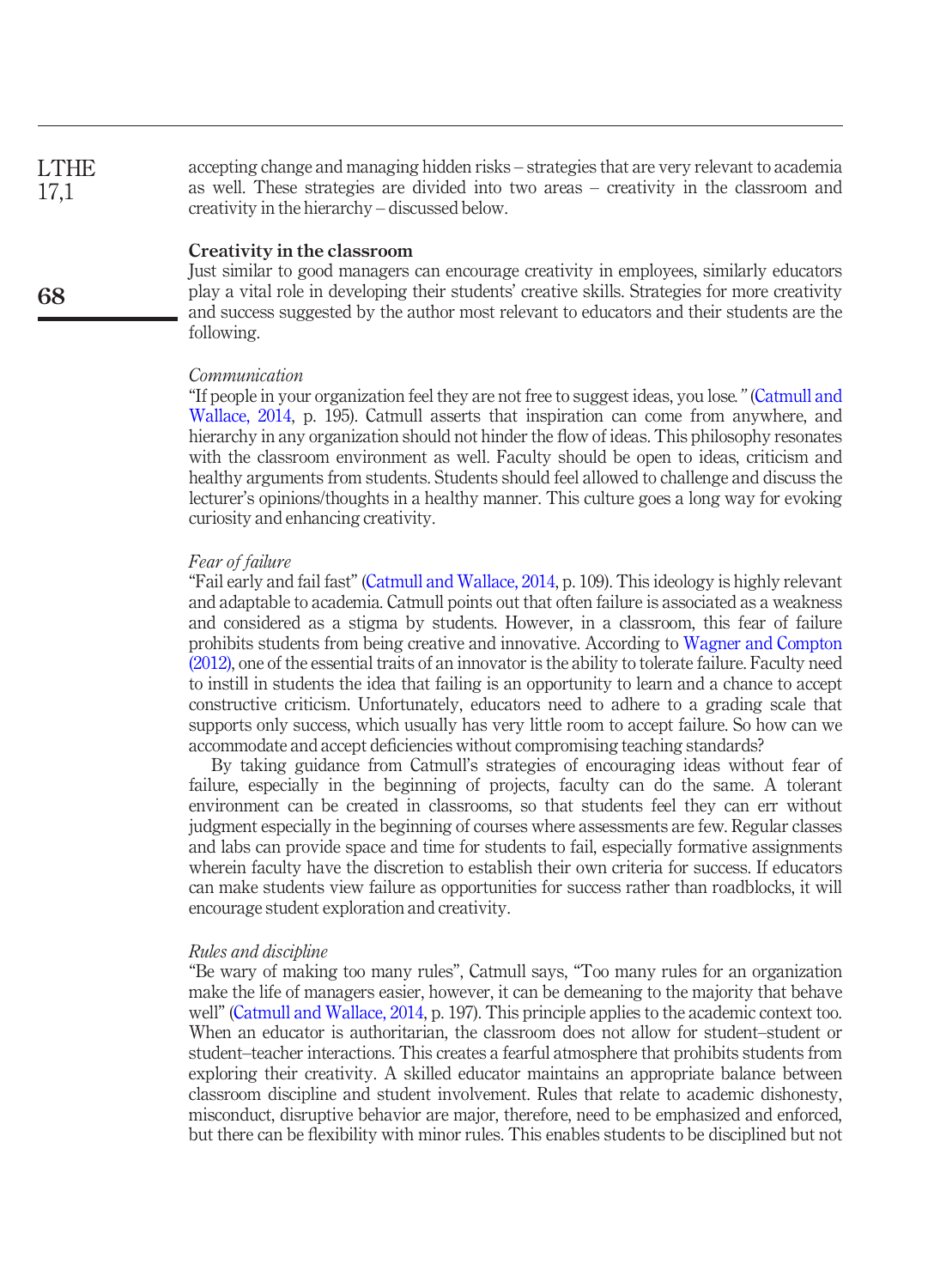feel inhibited from expressing themselves in learning. From a Gulf perspective, it is worthwhile for instructors to consider cultural and traditional customs before enforcing classroom rules. According to "Everyday Rules That Really Work" (2003), effective language encourages students to respect and follow the rules of the group. Thus, an instructor's language also bears high significance in the classroom for maintaining discipline while still creating an encouraging environment.

#### Collaboration, feedback and candor

Educators are always trying to create the right formula to encourage, nurture and support collaboration in students, which is considered a powerful pedagogical tool. According to [Blaimers and Peterson\(2014\)](#page-5-2), one of the enablers to nurture creativity in the classroom is through collaborative and social environments with students supporting each other's creative development. Similarly, in this book, it is mentioned that Pixar has done the same by employees and managers supporting each other through difficulties to upsurge trust and develop bonds.

The author writes about the importance of creating a culture that encourages and embraces candor. At Pixar, honest and frank feedback is encouraged between employees, and this is done with empathy, praise and appreciation. In an educational context, this resembles peer review. Therefore, we must create a healthy class environment that allows constructive feedback and criticism by embracing candor. Students in a class cannot feel equally committed and part of that environment unless they feel a respectful relationship based on trust, both toward their instructor and others who are giving them feedback and criticism.

A good rule of thumb, according to the book, is to give feedback as soon as possible on any behavior or work starting with positive followed by negative feedback. This is an excellent system of feedback that can directly be applied to academia and in giving feedback on student work. Moreover, the most valuable feedback is when students get opportunities to reflect on this feedback, and so, once students are asked to comment on that feedback or give feedback to other students (peer review), they will be able to complete their learning cycle [\(Ambrose](#page-5-3) *et al.*, 2010). The book also supports this by mentioning different viewpoints are "additive rather than competitive" ([Catmull and Wallace, 2014](#page-5-0), p. 111).

#### Creativity in the hierarchy

Some of the strategies for creativity in this book are useful not only within the classroom but outside it as well. There are many insightful points in the book about how organizations and hierarchy tend to stifle creativity and ways for administrators and managers to avoid this. These situations are sometimes common in academia and are useful for educational institutions to heed as well.

#### Hiring

According to the author, hiring people on potential rather than their current skill set is important. In an academic context, it is important for educators to be adaptable ([Smith,](#page-5-4) [2010\)](#page-5-4) to every classroom and to be able to cater to the needs of a variety of students. Thus, looking at potential to adapt rather than just skill set is a good policy to consider in academic hiring as well.

The author also talks about taking a chance on hiring people more accomplished than those who may be in charge. Organizations succeed when they hire the most capable people they can find, as these people tend to innovate and excel in their fields and are able to help those around them improve as well. This advice transfers well to the academic context as a Book review

69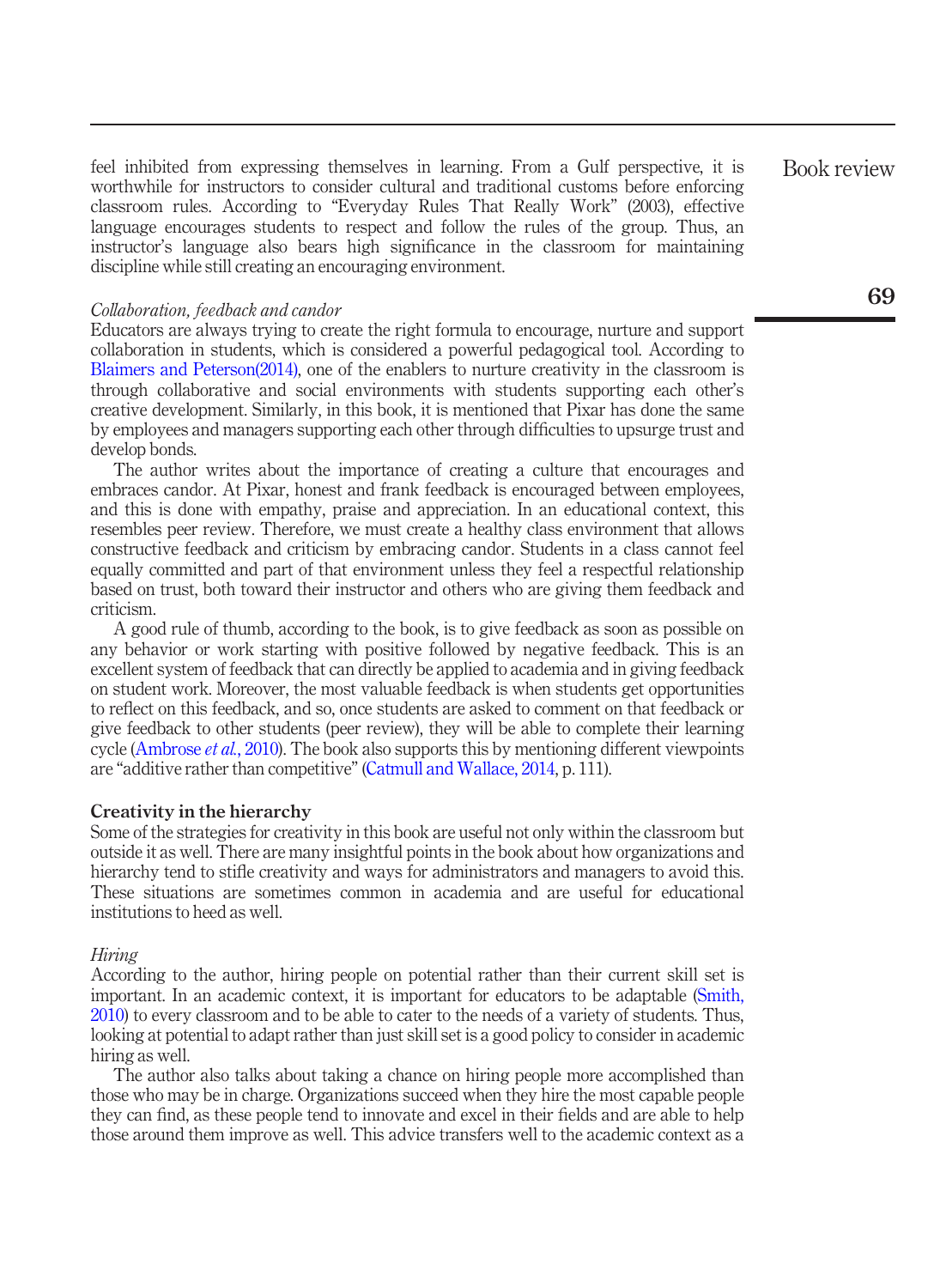diverse and up-to-date skill set is needed in the best educators, but many, while having devoted years to teaching and research in their field, may not have had the time or opportunity to update their skills or be exposed to different strategies and research on teaching. And so, taking a chance on faculty with better training, experience and qualifications will benefit those already at the organization, allowing for an exchange of ideas and skills and allowing organizations to become innovative and better.

#### Communication

The author asserts that often, employees do not feel free to voice their opinions. Therefore, it is the job of managers and administrators to look for these barriers to communication and remove them because when people are free to voice their opinions and are more open, a creative and innovative workplace is the result. Pixar accomplishes this through their Braintrust meetings, where employees are free to criticize and comment on the projects at the company. Thus, there should be a similar process in academic organizations where people are free to pitch in ideas and criticize rules already in place that may not be working.

### Protecting future

One last relevant advice from the book is "protect the future not the past" [\(Catmull and](#page-5-0) [Wallace, 2014](#page-5-0), p. 197). An organization should not be rigid in old rules and procedures. To improve and be innovative, organizations need to be flexible and adaptable. Staff and faculty should be able to give feedback and be part of modifying rules and policies at an organization. The administration's job is to not fear change but welcome it; that is how an organization can grow and become better – trying new things and then picking and choosing what works best.

### Limitations

Although this book can be used as a reference for educators and educational administrators who are working to provide an innovative environment for students and seeking inspiration on how to be creative, much of the advice is aimed at corporations and set in the animation industry rather than to academia. Second, although Pixar is a very well-known company, the author has not mentioned any substantive failures. This makes the advice feel unbalanced, and guidelines give the impression of being infallible. Additionally, as the book is focused on American organizations, some tips do not transfer well to the Gulf region. For example, highly critical feedback openly given is not something usually practiced in institutions based in the Gulf, and even from a cultural perspective, it is not taken positively.

Barring these limitations, this book is a great additional resource for those looking for inspiration in fields beyond academia. It gives educators from any discipline useful lessons on communication, collaboration and failure, all of which are important themes in academia, and provides administrators of these institutions a different perspective on hiring and setting rules.

# Javeria Mohsin Ali Khan, Sumitra Anilkumar, Sarah Azzam, Shahbano Farooq and Lama Mahmoud

Zayed University – Abu Dhabi Campus, Abu Dhabi, United Arab Emirates

LTHE 17,1